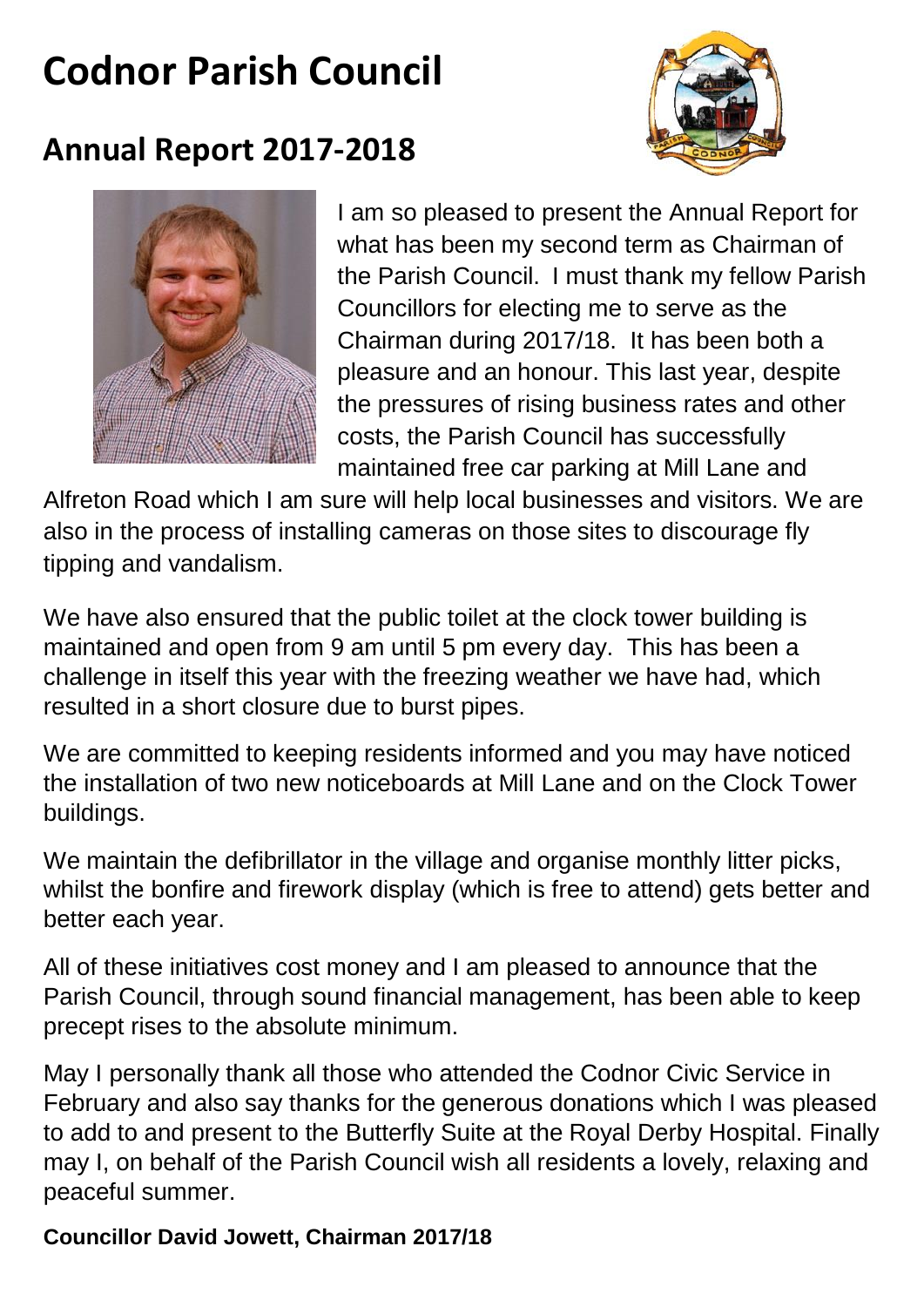#### **Parish News**

As well as football, cricket and bowls there are now a number of regular users of the Sports and Community Building at Goose Lane. It hosts many community events including County, Borough and Parish Council meetings. Charity and town twinning events have also been held there. It is available for private hire and is a focus for the community.

The Market Place toilets at the Clock Tower building were refurbished just over a year ago at a cost of around £7,000. The unisex toilet with an automatic locking door and CCTV protection is open every day from 9 am until 5 pm.

The best kept allotment competition will again this year be organised by the Parish Council. The judging will take place in mid-summer.

Litter picks, led by councillors, scouts and members of the public, are well attended. More helpers are always welcome. For details please see the Parish Council notice boards and/or website.

The Parish Council maintains the provision of free doggie bags for Codnor dog owners. These can be collected from Holmefield Chemist. Dog fouling is a health hazard and all dog owners are asked to help keep Codnor clean and safe.

#### **Annual Events**



Codnor Fun Day, organised by the Amber Valley Rotary Club, once again attracted a good attendance, with lots of community groups hosting stalls. The Band Concert at Highfields was also well attended with many gathering to hear the brass band. The event was generously sponsored by Friends of Highfields and Codnor Parish Council.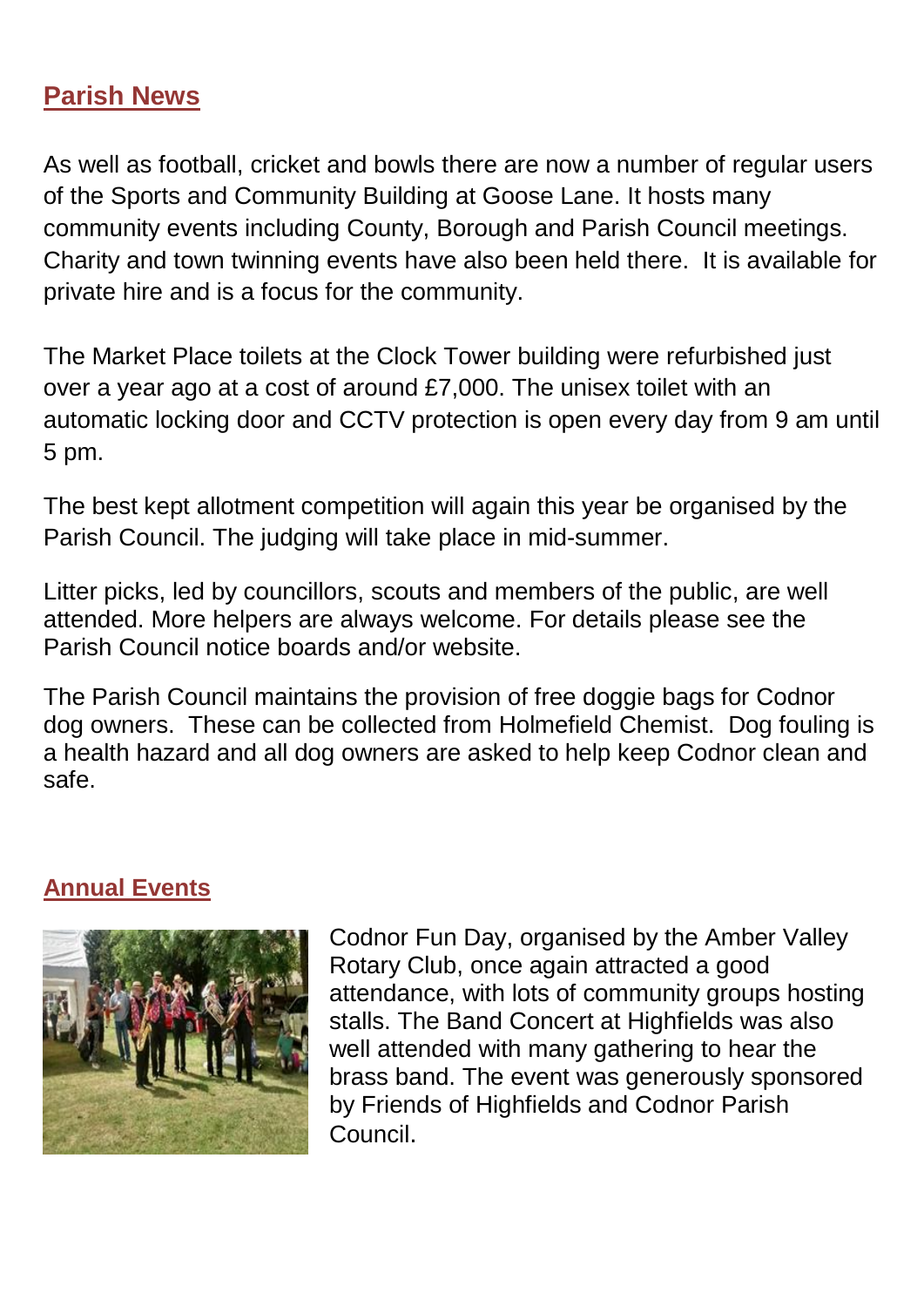

The very best, free and spectacular bonfire/fireworks event in Derbyshire was again held by the Council. The fireworks and music were fantastic. The collection totalled £1250. Some of this money was distributed, at a presentation held in March 2018, to the voluntary organisations who contributed once again to the success of the event. The remainder will be used to fund the event again this year. This year the bonfire and fireworks event will be held on Friday 2 November and the Council is again working jointly with Bert Holland (who provides the rides) to reduce the cost of building the bonfire.



The Council provided individual remembrance crosses for each of the men from the village who died in the First World War. The crosses for the men who died in 1917 were placed at the Lych Gate in the Remembrance Day service and can now be seen in the church.

The Carols round the Tree event was again supported by the Heage Band accompanied by the children from Codnor Primary School. Despite the weather, which this year was not kind to us, the event raised £72 which was donated to Children in Need. After the event, everyone was welcomed to Codnor Methodist Church for refreshments. Over the festive period the Codnor and Crosshill Christmas Lights display was enhanced and provided by LITE Ltd.

The Parish Council was disappointed to see Peverel House on Mill Lane close this year. We are aware it will be sold at auction and will do everything we can to ensure that an appropriate use is found for the building or the site. Unfortunately the Parish Council is unable to bid at auction.

In the meantime we hold meetings in the Parish at the Community and Sports building on Goose Lane and also at the Methodist Church on Mill Lane.